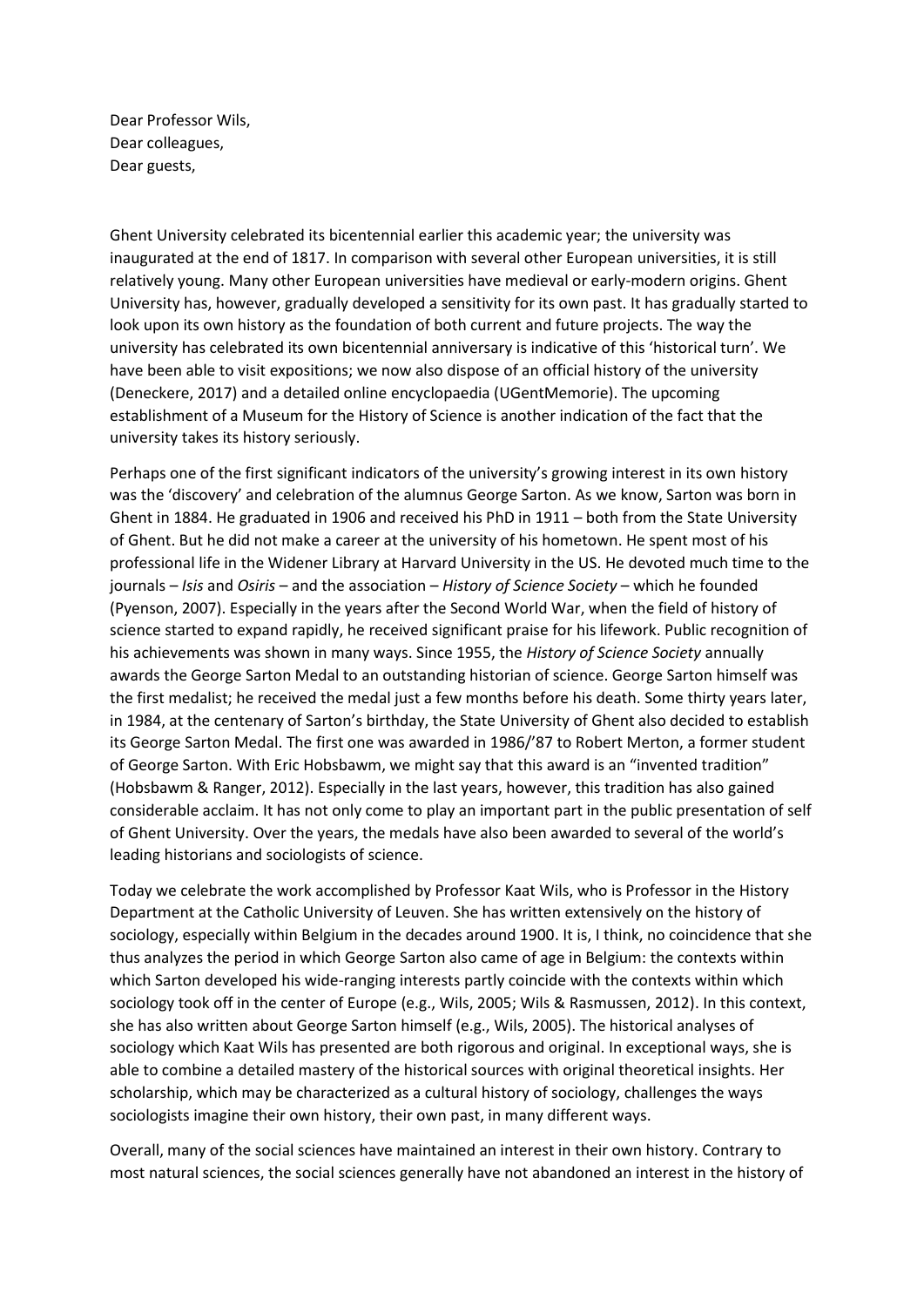their own disciplines. The history of sociology has largely remained a part of the parent discipline; it has not become incorporated into history departments. Within sociology, however, the history of sociology often is defined as a field of teaching, not as a field of research. Much is relegated to textbooks, which focus on the founding fathers, the great books and the classic articles. This history is included in curricula, especially at the Bachelor level, in order to give students a sense of the definition and achievements of the field they have chosen, and to help imagine themselves as heirs to a great tradition. For the last decades, these sociological textbooks have concentrated on what Anthony Giddens and others have called the "Holy Trinity of Sociology": the lives and works of Karl Marx, Max Weber and Emile Durkheim. As sociologists or social scientists, we may consider why we appropriate and fetishize our past in this way; it probably has a lot to do with the fact that our disciplinary identity is vague and that it allows us to give a scholarly or theoretical veneer to studies with a predominantly empiricist orientation (Connell, 1997). As historians point out, however, such interests also limit the ways in which historical research about the discipline is conducted. Often research in the history of sociology does not aim at understanding the past on its own terms and in its own context, but rather translates it into the language of the present and present-day concerns.

During the past decades, Kaat Wils has done much to change this picture. She has, for the most part singlehandedly, drafted intriguing pictures of late nineteenth and early twentieth century sociology in Belgium and Europe – not by focusing on the stars, but by analyzing the dynamics of knowledge production, the stakes of the debates over what social science could constitute, the conceptual relations and developments, the networks within which the sociologists operated, the boundaries they tried to establish or overcome, the broader conditions under which they did their work, and so on (e.g., Wils, 2001, 2011; Wils & Rasmussen, 2012). I think that I am not mistaken when I say that her work is still better known among historians than among sociologists. Regrettably, disciplinary boundaries often stand in the way of scholarly communication. But if one looks at the quality of her work on the history of sociology, one is tempted to say that the best institutional position to conduct this kind of historical research is outside sociology. Her work has not always received the sociological attention and credit it deserves, but it is among the very best we currently dispose of.

Let me conclude: Kaat's work is a source of inspiration and reflection that helps to combat many of the biases with which we are confronted both in the social sciences in general, and in much of the current writings on the history of the social sciences in particular. I am really pleased that both my colleagues of the Faculty of Political and Social Sciences and the Sarton Committee of Ghent University were willing to follow my suggestion to award the Sarton Medal for the academic year 2017/2018 to Kaat Wils. The George Sarton Medal might rely on an invented tradition at Ghent University, but I am and we are proud to be able to honour today Prof. Kaat Wils for her outstanding work in the history of the social sciences in general and of sociology in particular.

Raf Vanderstraeten